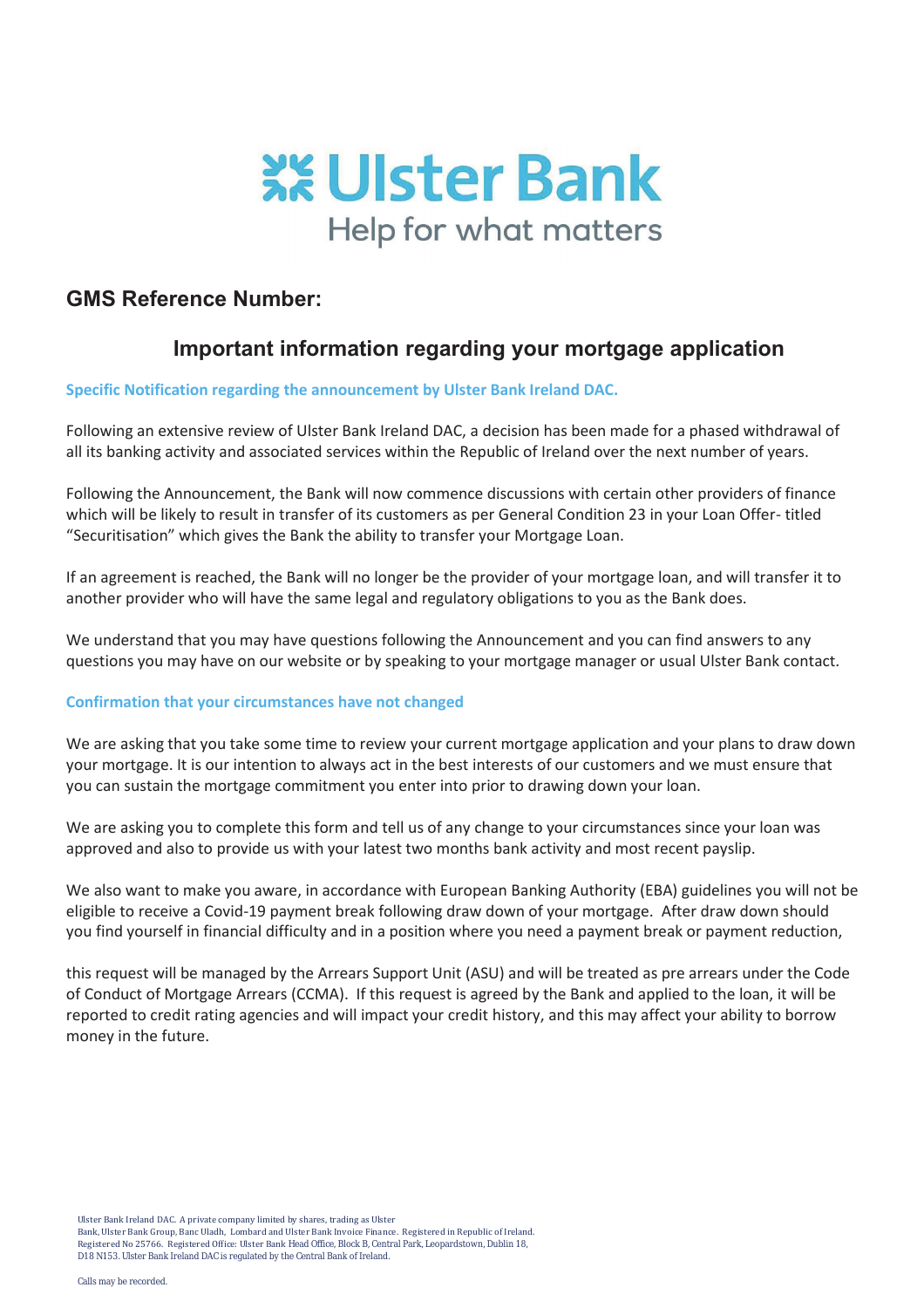

Please tick the appropriate box

(1) Has your income or employment changed since the date of loan offer being issued or is it likely to adversely change in the near future?

|     | No |  |
|-----|----|--|
| Yes |    |  |

If yes, please provide details

(2) To progress your application please provide your latest two months statement (salary mandated primary account) for each applicant and your most recent payslips.

\_\_\_\_\_\_\_\_\_\_\_\_\_\_\_\_\_\_\_\_\_\_\_\_\_\_\_\_\_\_\_\_\_\_\_\_\_\_\_\_\_\_\_\_\_\_\_\_\_\_\_\_\_\_\_\_\_\_\_\_\_\_\_\_

\_\_\_\_\_\_\_\_\_\_\_\_\_\_\_\_\_\_\_\_\_\_\_\_\_\_\_\_\_\_\_\_\_\_\_\_\_\_\_\_\_\_\_\_\_\_\_\_\_\_\_\_\_\_\_\_\_\_\_\_\_\_\_\_

(3) Please confirm that you are satisfied to continue with your with mortgage application and proceed to draw-down?



Ulster Bank Ireland DAC. A private company limited by shares, trading as Ulster Bank, Ulster Bank Group, Banc Uladh, Lombard and Ulster Bank Invoice Finance. Registered in Republic of Ireland. Registered No 25766. Registered Office: Ulster Bank Head Office, Block B, Central Park, Leopardstown, Dublin 18, D18 N153. Ulster Bank Ireland DAC is regulated by the Central Bank of Ireland.